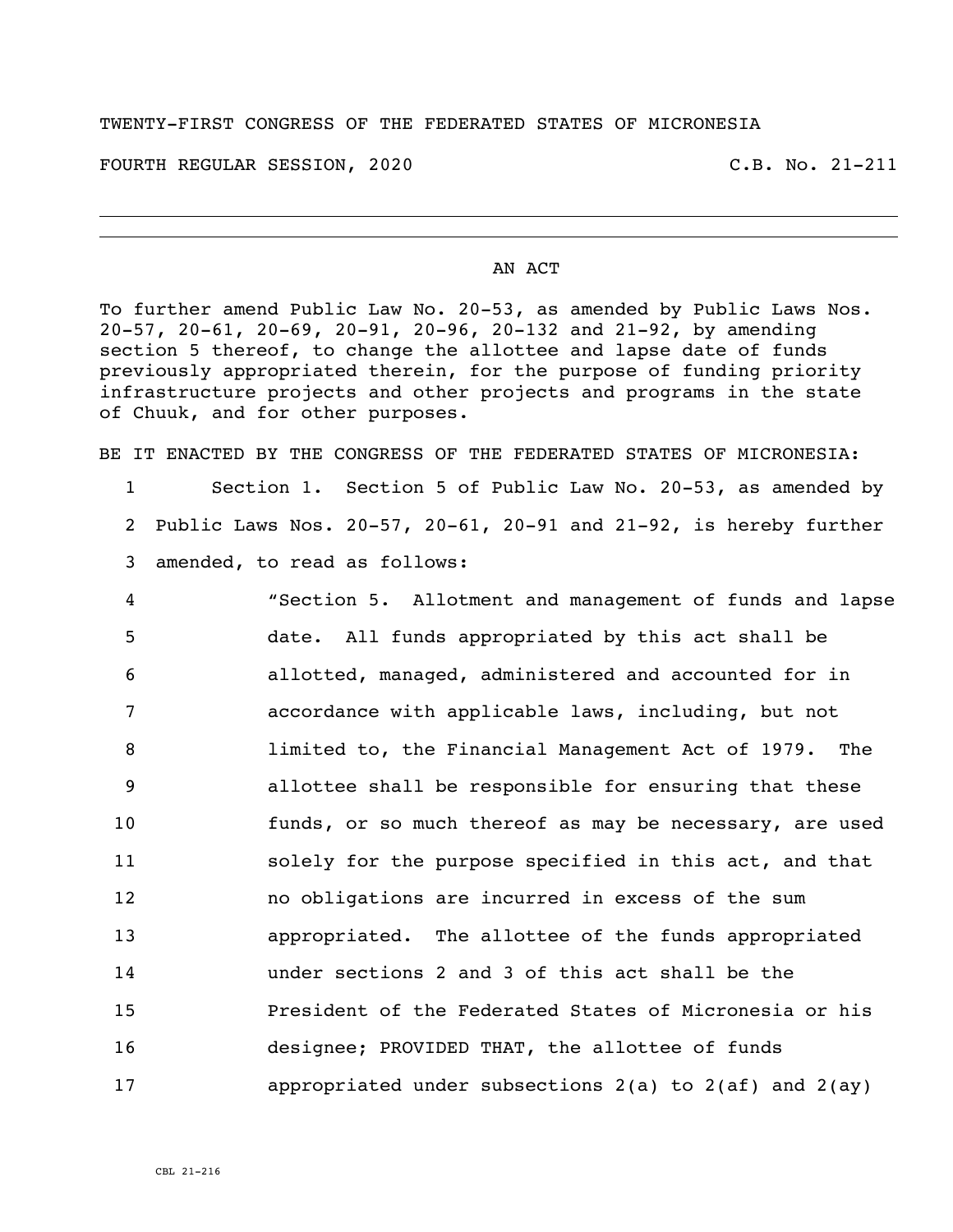| $\mathbf{1}$   | of this act shall be the Mayor of Lelu Town Government                  |
|----------------|-------------------------------------------------------------------------|
| $\overline{2}$ | or his designee; the allottee of funds appropriated                     |
| 3              | under subsections $2(aq)$ to $2(a2)$ of this act shall be               |
| 4              | the Mayor of Tafunsak Municipal Government or his                       |
| 5              | designee; the allottee of funds appropriated under                      |
| 6              | subsections $3(1)(a)$ , $3(1)(b)$ , $3(1)(c)$ , $3(1)(e)$ , $3(1)(g)$ , |
| 7              | $3(1)(j)$ , $3(1)(p)$ , $3(1)(r)$ , $3(2)(b)$ , $3(2)(c)$ , $3(2)(d)$ , |
| 8              | $3(2)(e)$ , $3(2)(o)$ , $3(3)(d)$ , $3(3)(n)$ , $3(3)(t)$ and $3(3)(x)$ |
| 9              | of this act shall be the Pohnpei Transportation                         |
| 10             | Authority; the allottee of funds appropriated under                     |
| 11             | subsections $3(3)(f)$ , $3(3)(1)$ and $3(3)(m)$ of this act             |
| 12             | shall be the Lukenmenlap of Kitti; the allottee of funds                |
| 13             | appropriated under subsections $3(3)(q)$ and $3(3)(r)$ of               |
| 14             | this act shall be the Pohnpei Utility Corporation; the                  |
| 15             | allottee of fund appropriated under subsections $4(7)(a)$ ,             |
| 16             | $4(7)(b)$ , $4(7)(c)$ , $4(7)(d)$ and $4(7)(e)$ shall be the            |
| 17             | Governor of Chuuk State or his designee. The allottee                   |
| 18             | of the funds appropriated under subsections $4(1)$ ,                    |
| 19             | $[4(3), 4(6)$ and $4(7)$ of this act shall be the Governor              |
| 20             | of Chuuk State or his designee; the allottee of the                     |
| 21             | funds appropriated under subsection 4(2) of this act                    |
| 22             | shall be the Mortlocks Island Development Authority                     |
| 23             | (MIDA); the allottee of funds appropriated under                        |
| 24             | subsection 4(3) of this act shall be the Mayor of Weno                  |
| 25             | Municipal Government or his designee; the allottee of                   |